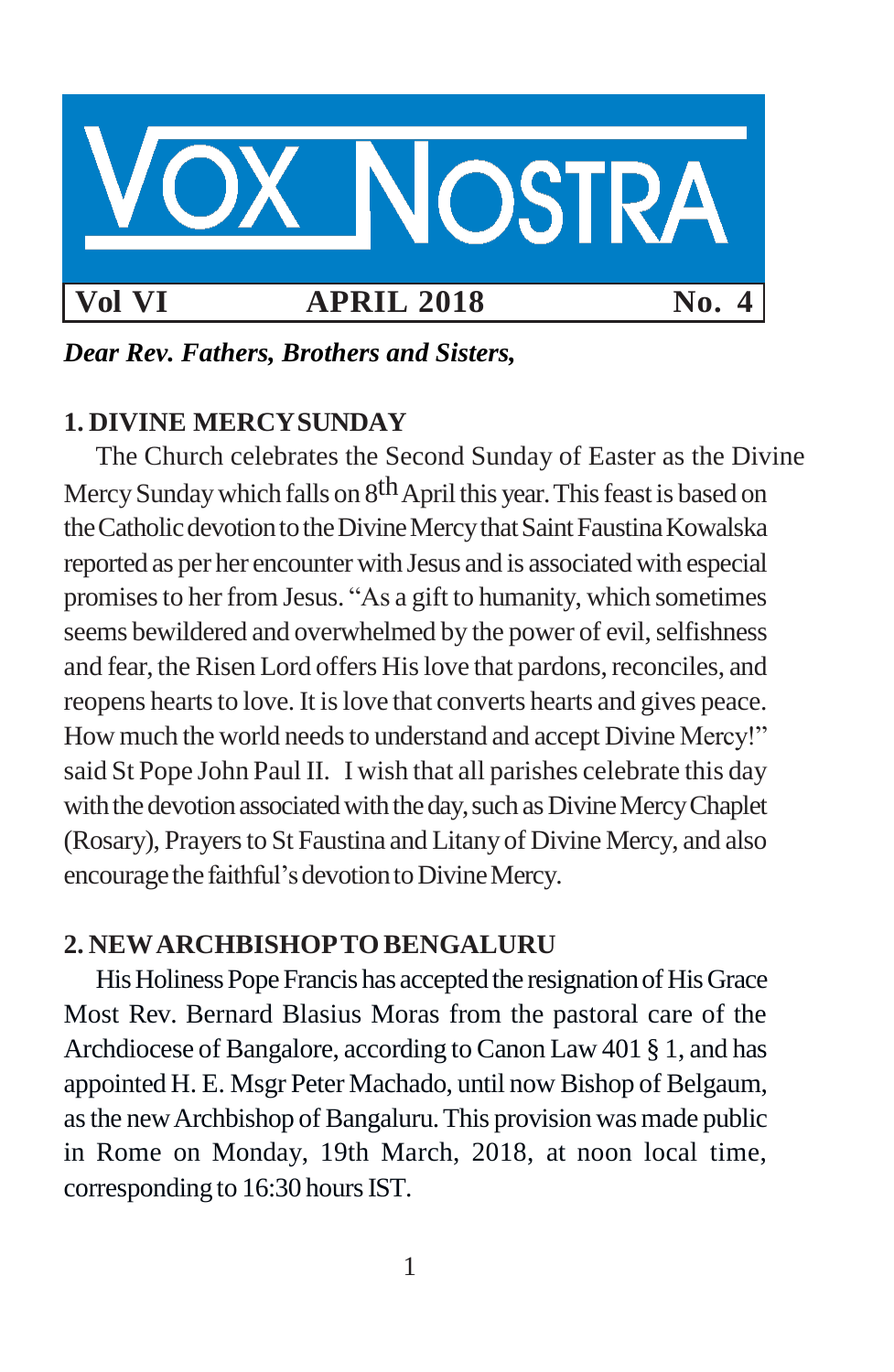Most Rev. Peter Machado hails from Honnavar in Uttara Kannada District. Born on May 26, 1954, he joined St Michael's Minor Seminary. Later he was sent to Papal Seminary in Pune for philosophical and theological studies. He holds a Commerce degree from Pune University. He was ordained a Priest on 8 December 1978 for the Diocese of Karwar. He holds a Doctorate in Canon Law from the Pontifical Urbaniana University, Rome. He was appointed Bishop of Belgaum on 2 Februrary 2006. His 12 years of service as the Bishop of Belgaum saw great pastoral, educational and developmental activities in the diocese.

While thanking the Lord for the dedicated services Archbishop Bernard Moras to the Church in Bangalore and the Karnataka Region, we convey our prayerful greetings and best wishes to Archbishop-elect Peter Machado and assure him of our prayers.

# **3. VOCATION CAMP**

The Commission for Seminary and Religious Formation has organized a Vocation Camp for our boys, X Std and above, from 9 to 11April 2018 at our Diocesan Minor Seminary, Naalku Beedi,Kattingeri, Moodubelle. Promotion of Vocationsis an urgent need of our Diocese and all priests have this inevitable responsibility to prepare committed priests for the service of the Lord and the faithful in our Diocese for the future.I earnestly appeal to you to identify suitable boys, with a good and devout family background from your respective parishes and motivate them to attend this Vocation Camp. Kindly send their names to Rev. FrAnil Cornelio by 8<sup>th</sup>April for facilitating effective organization of and arrangement for the same.

#### **4. VOCATION SUNDAY**

VocationSunday is celebrated each year on the fourth Sunday of Easter, which falls on 22<sup>nd</sup>April this year. The message of Pope Francis for this 55<sup>th</sup> Vocation Sunday dwells on three key points: *Listening*, *discerning, and living*. Pope Francis reminds us that "we are not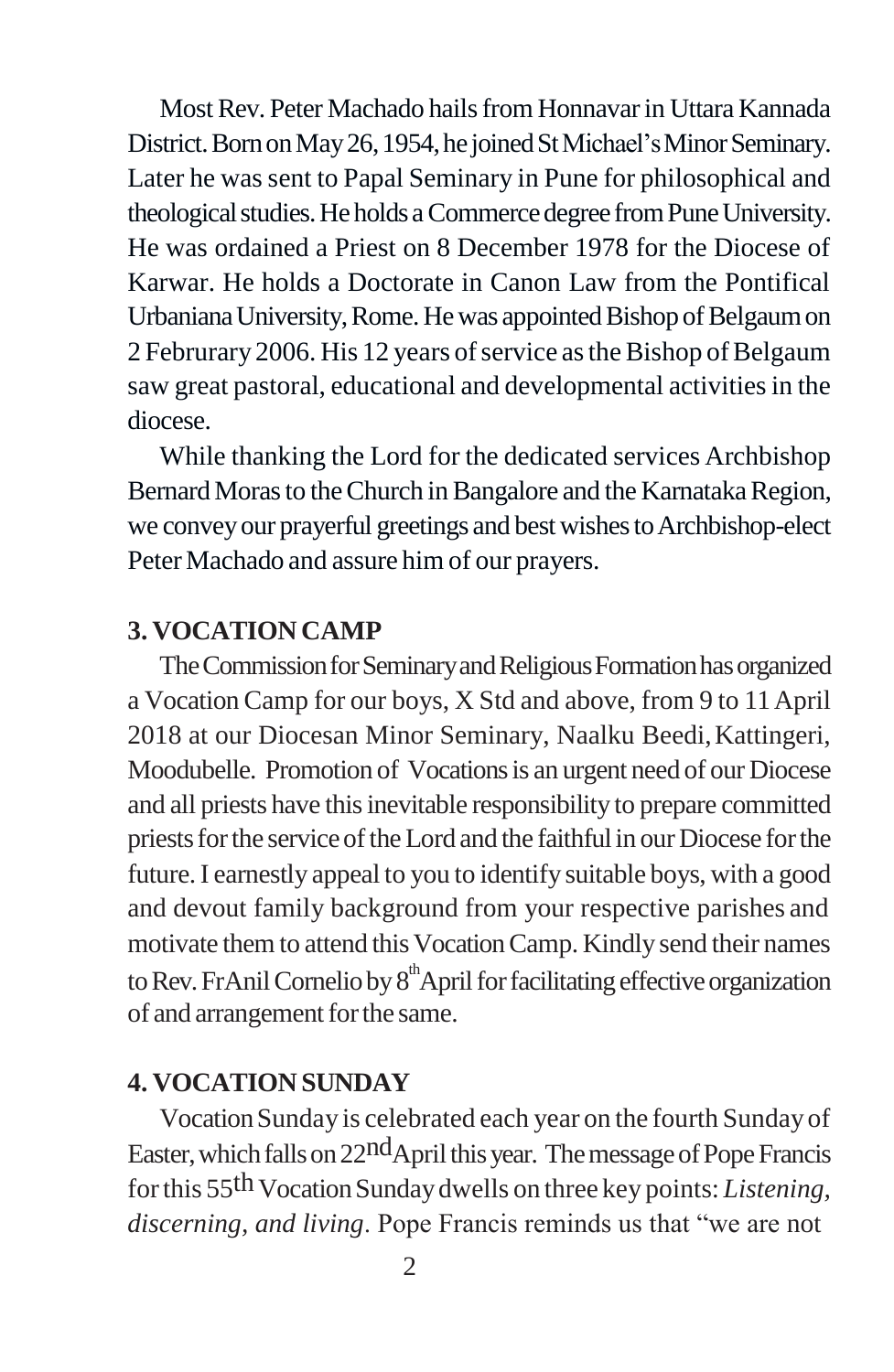victims of chance orswept up in a series of unconnected events; on the contrary, our life and our presence in this world are the fruit of a divine vocation." Further, he also asserts that "each one of us is called – whether to the lay life in marriage, to the priestly life in the ordained ministry, or to a life of special consecration – in order to become a witness of the Lord, here and now." The entire message is given as annexure3.

# **5. ORDINATION**

Deacon Ashwin Aranha, s/o Mr Vincent and Mrs Precilla Aranha from Kanajar Parish will be ordained by me as a Priest for our Diocese on Tuesday, 24 April 2018, at 10.00 a.m. at Our Lady of Lourdes Church, Kanajar. He has been serving as Deacon in the Karkal Town parish forthe pastfivemonths.Werejoice and thank our Lord Jesus Christ for blessing us with a new priest for the Diocese this year. On behalf of the Diocese, I extend a cordial invitation to all of you to his ordination. Let us welcome him into our Presbyterium.

# **6. FACILITIESATFATHERMULLER HOSPTAL**

I am happy to inform you that the Director of the Fr Muller Charitable Institutions at Mangalore, by his letter dated 27 March 2018 has granted concessions to medical facilities to our priests applicable from 01 April 2018. I thank him and the Management of FMCI for this favour. His letter is annexed on page 11 for your information.

## **7. MUSIC FOR CHILDREN'S MASS**

Rev. Fr Ronald Serrao has composed a new mass for use during the masses with children.Acopy of that will be sent to all parishes by Divya Jyothi. As per the approval, I urge you to use it strictly during the masses withchildren.

#### **8. NORMS FOR CHARISMATIC RENEWALSERVICES**

We had a fruitful study session on Charismatic Renewal on the day of the Chrism Mass facilitated by Most Rev. LawenceMukkuzhy, Bishop of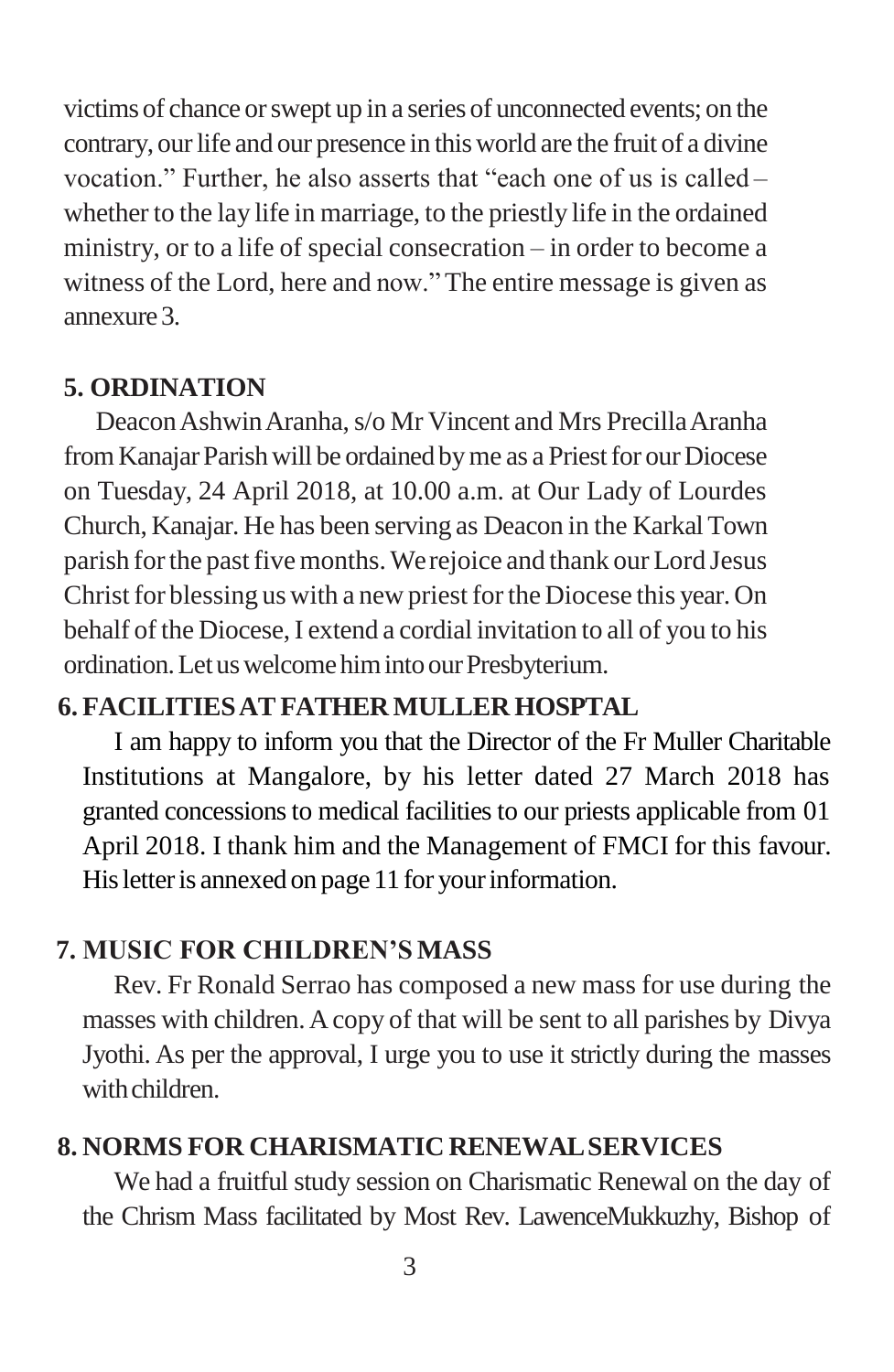Belthangady. As a continuation of this study session, I am happy to issue the norms for our Diocese that would help us streamline this ministry in our parishes.The Norms are given as annexure 2.

# **9. TRANSFER OFPRIESTS**

1. Fr Joseph Rodrigues - Asst at Kolalgiri – Same Mission (Mangalore Diocese) w. e. f.01/05/2018.

2. FrJeraldSandeepD'Mello–Asst atKundapurtoAsst atKolalgiri w.e.f. 01/05/2018.

We wholeheartedly thank Fr Joseph Rodrigues for his generous services in the Udupi Diocese for the past one year as Asst. Parish Priest and wish him all the best for his mission at Same.

Yours inChrist,

 $+$  $x$ obo

+ Gerald Isaac Lobo **Bishop ofUdupi**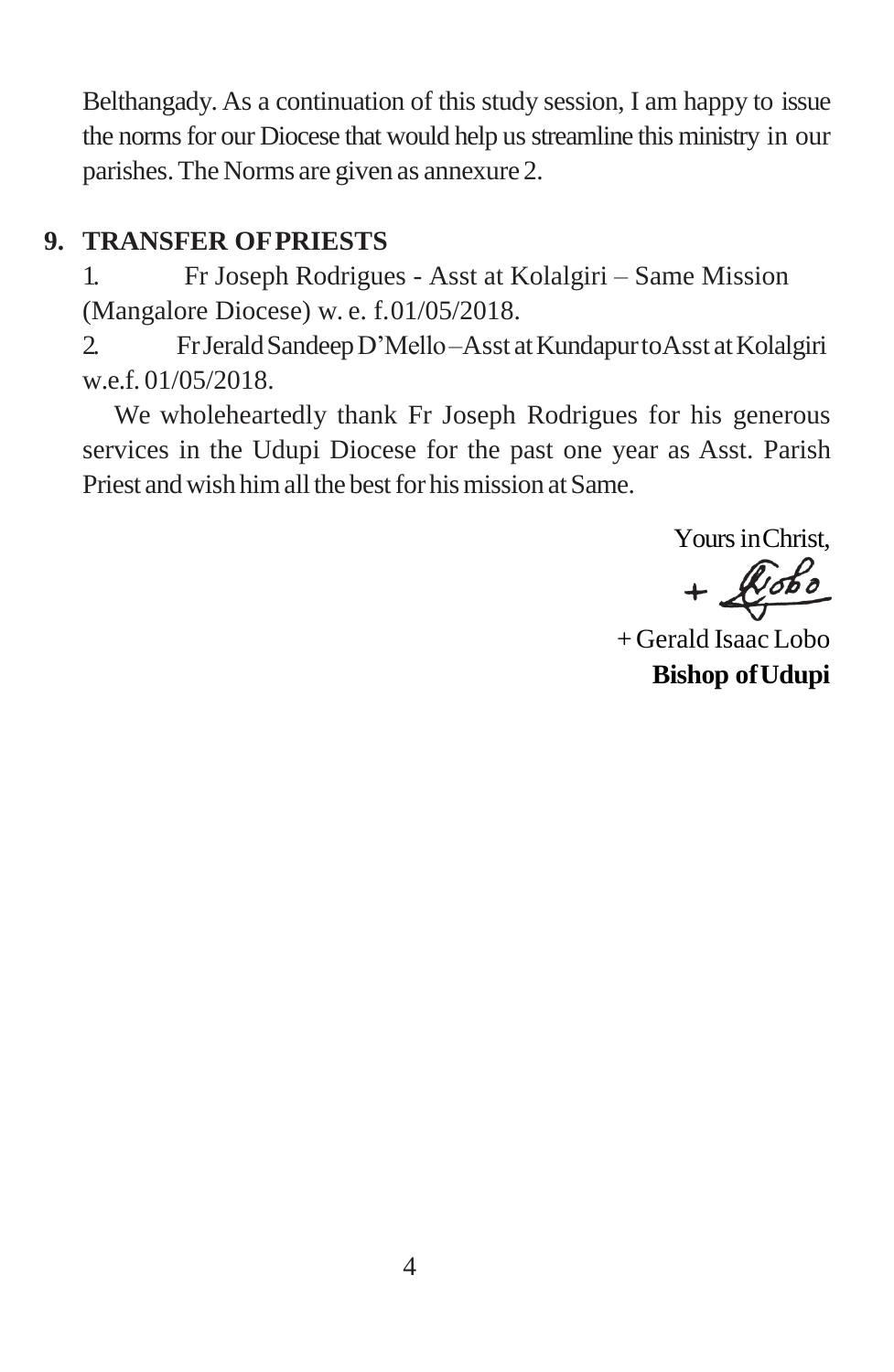# **COMMUNICATION FROM PASTORAL COMMISSIONS**

# **1. COMMISSION FOR SEMINARY& RELIGIOUS FORMATION**

9-11/4/2018 Vocation Camp at Minor Seminary, Kattingeri - Starts at 10.00 am on 9/4/2018 and ends at 2.00 pm on 11/4/2018.

## **Rev.FrAnilCornelio Director**

## **2. DIVYAJYOTHI**

- 08/4/2018 Youcat Traning at Gangolly 3.00 pm
- 11/4/2018 BibleCamp Talk at Kolalgairi- 10.00 am
- 15/4/2018 LectioDivinaTrainingatKanajar
- 16-17/4/2018 Bible Camp at Pethri
- 19-20/4/2018 Bible Camp at Kundapur
- 22/4/2018 Bible Camp at Kuntalnagar
- 22/4/2018 LiturgicalSeminaratKuntalnagar
- 30/4/2018 BibleCamp at Nakre

#### **Rev. Fr StephenD'Souza Director**

#### **3. COMMISSION FORYOUTH**

| $2 - \frac{5}{4} \cdot 2018$ | YCS Village Exposure Camp – Halli Jeevan, Ajekar |
|------------------------------|--------------------------------------------------|
| 6-7/4/2018                   | <b>YCS Central Council Evaluation</b>            |
| 8/4/2018                     | ICYM Convention - Youth Dazzle 2K18, St          |
|                              | Mary's Eng Med School, Kannarpady-Udupi          |

#### **Rev.FrEdwin D'Souza Director**

## **4. COMMISSION FOR FAMILY**

- 04 April Value Education seminar Belman church School
- 07 & 08 April Marriage Preparation Course
- 15 April Remote Preparation for First year YCS students
- 16 -18April BibleCamp –ThottamParish
- 17 April Seminar for ICDP children Udupi
- 21 & 22 April Marriage Preparation Course
- 29April FamilyDay– HolyRosaryparish,Kundapur

**MrLeslieArouza**

**Director**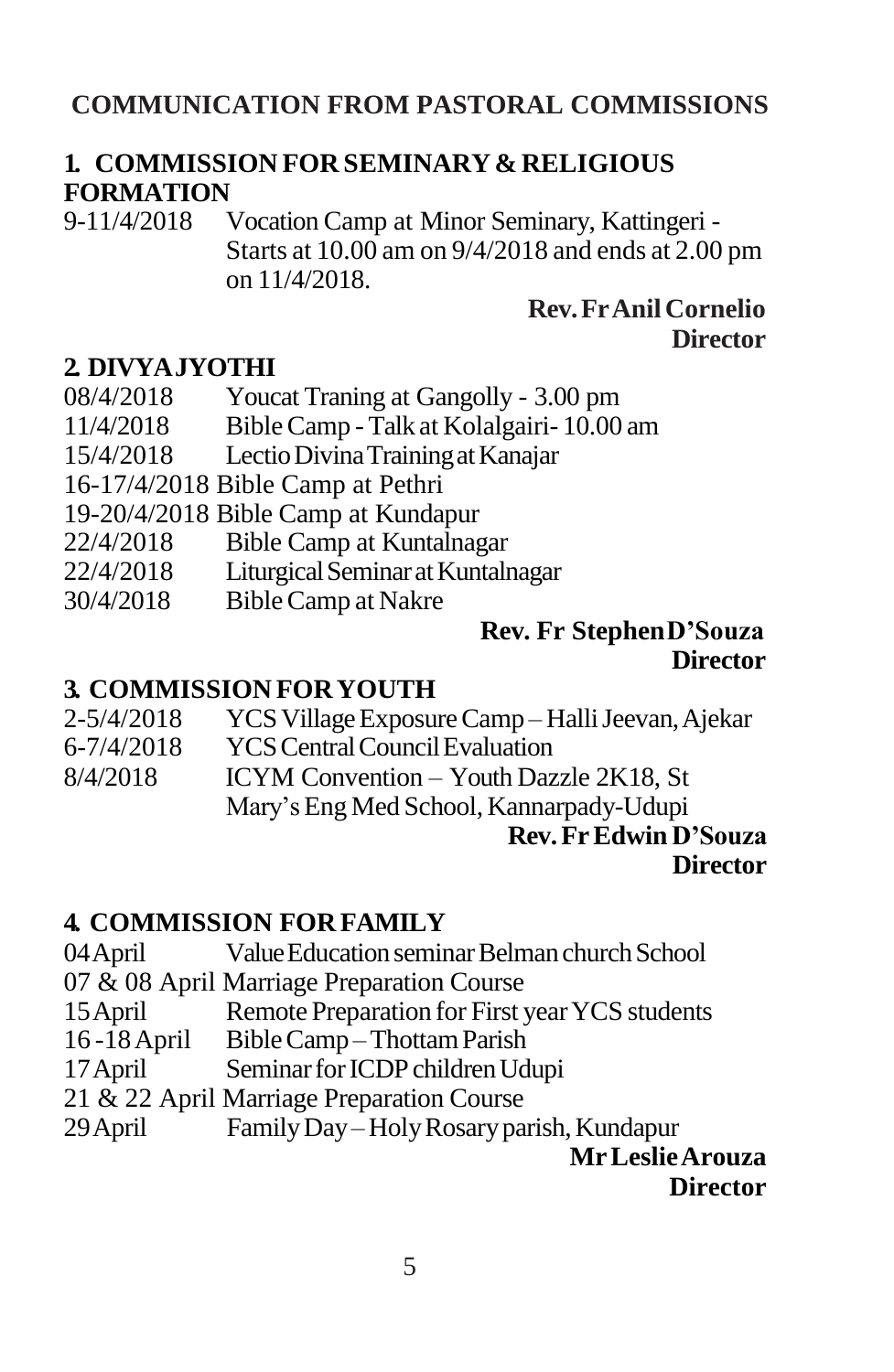# **5. COMMISSION FOR SCC'S**

18-20.04.2018BibleCAmpatKemmannuParish

22.04.2018 SCC DAY at Thottam Parish

29.04.2018 SCC DAY at KanajarParish

# **Rev.FrHarold Pereira Director**

# **HOLIDAY PROGRAMME OF SEMINARIANS**

- 07-14 April Malayalam Course II, III Philosophers, Regents, Theologians
- 09-11 April Vocation Camp at Minor Seminary Brs Rohan Mascarenhas and Oswald Vaz, I Philosophy

# April Human Formation Course Minor Seminary-All Seminarians

# 26 April -May 15 **Ministry at Belve:**

- 1. Lawrence D'Souza IIPhilosophy
- 2.Arnold D'Silva IIPhilosophy

# 26 April - May 20 **Ministry at Ozanam Home:**

- 1. Br Rohan Mascarenhas I Philosophy
- 2. Br Oswald Vaz I Philosophy

## 26 April - May 20 **Parish Ministry:**

- 1. Basroor-Br Steven Fernandes III Theology
- 2.Belman-BrRolwinFernandes IIITheology
- 3. Kalmady-Br VijayD'Souza IIITheology
- 4. Udyavar –BrJitheshCastelino IIITheology
- 5.Attur –BrRiksonMonteiro II Philosophy
- 6.Gangolly–BrStephenRodrigues IIPhilosophy
- 7. KarkalTown Br Leevan Mathias I Philosophy
- 23 May Get together at Kalmady Church All Seminarians 27 May Retreat for III Theologians

# **Rev. Fr Baptist Menezes JeppuSeminary**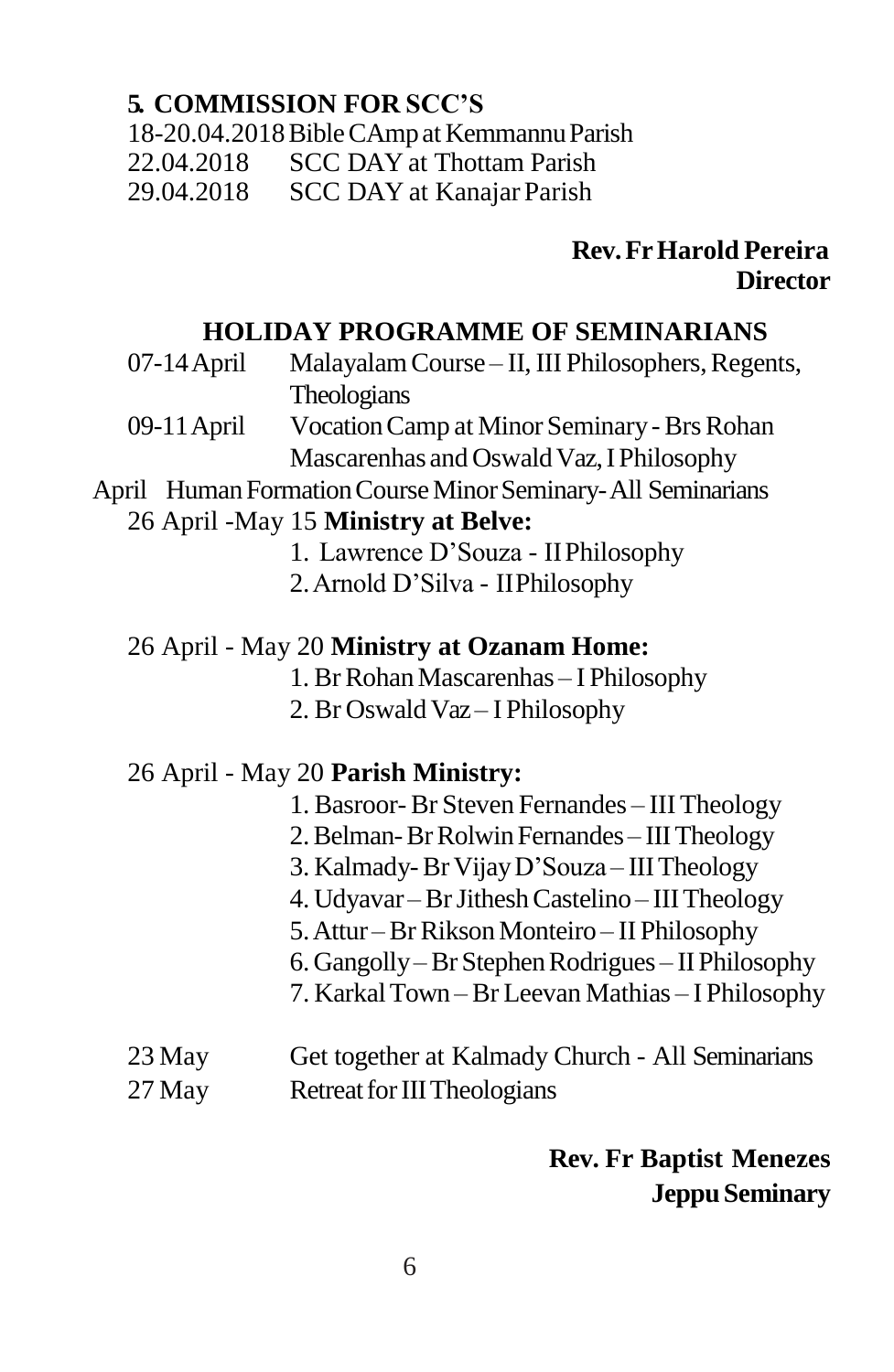# *Message of His Holiness Pope Francis for the 2018 World Day of Vocations*

Dear Brothers and Sisters.

Next October, the Fifteenth Ordinary GeneralAssembly of the Synod of Bishops will meet to discuss the theme of young people and in particular the relationship between young people, faith and vocation. There we will have a chance to consider more deeply how, at the centre of our life, is the call to joy that God addresses to us and how this is "God's plan for men and women in every age" (SYNOD OF BISHOPS, XV ORDINARY GENERALASSEMBLY, *Young People, The Faith and Vocational Discernment*, Introduction).

The Fifty-fifth World Day of Prayer for Vocations once again proclaims this good news to us, and in a decisive manner. We are not victims of chance or swept up in a series of unconnected events; on the contrary, our life and our presence in this world are the fruit of a divine vocation!

Even amid these troubled times, the mystery of the Incarnation reminds us that God continually comes to encounter us. He is God- withus, who walks along the often dusty paths of our lives. He knows

our anxiouslonging forlove and he calls usto joy. In the diversityand the uniqueness of each and every vocation, personal and ecclesial, there is a need to *listen*, *discernand live* this word that calls to us from on high and, while enabling us to develop our talents, makes us instruments of salvation in the world and guides us to full happiness.

These three aspects – *listening, discerning and living* – were also present at beginning of Jesus' own mission, when, after his time of prayer and struggle in the desert, he visited his synagogue of Nazareth. There, he listened to the word, discerned the content of the mission entrusted to him by the Father, and proclaimed that he came to accomplish it "today" (*Lk* 4:16-21).

### **Listening**

The Lord's call – let it be said at the outset – is not as clear-cut as any of those things we can hear, see or touch in our daily experience.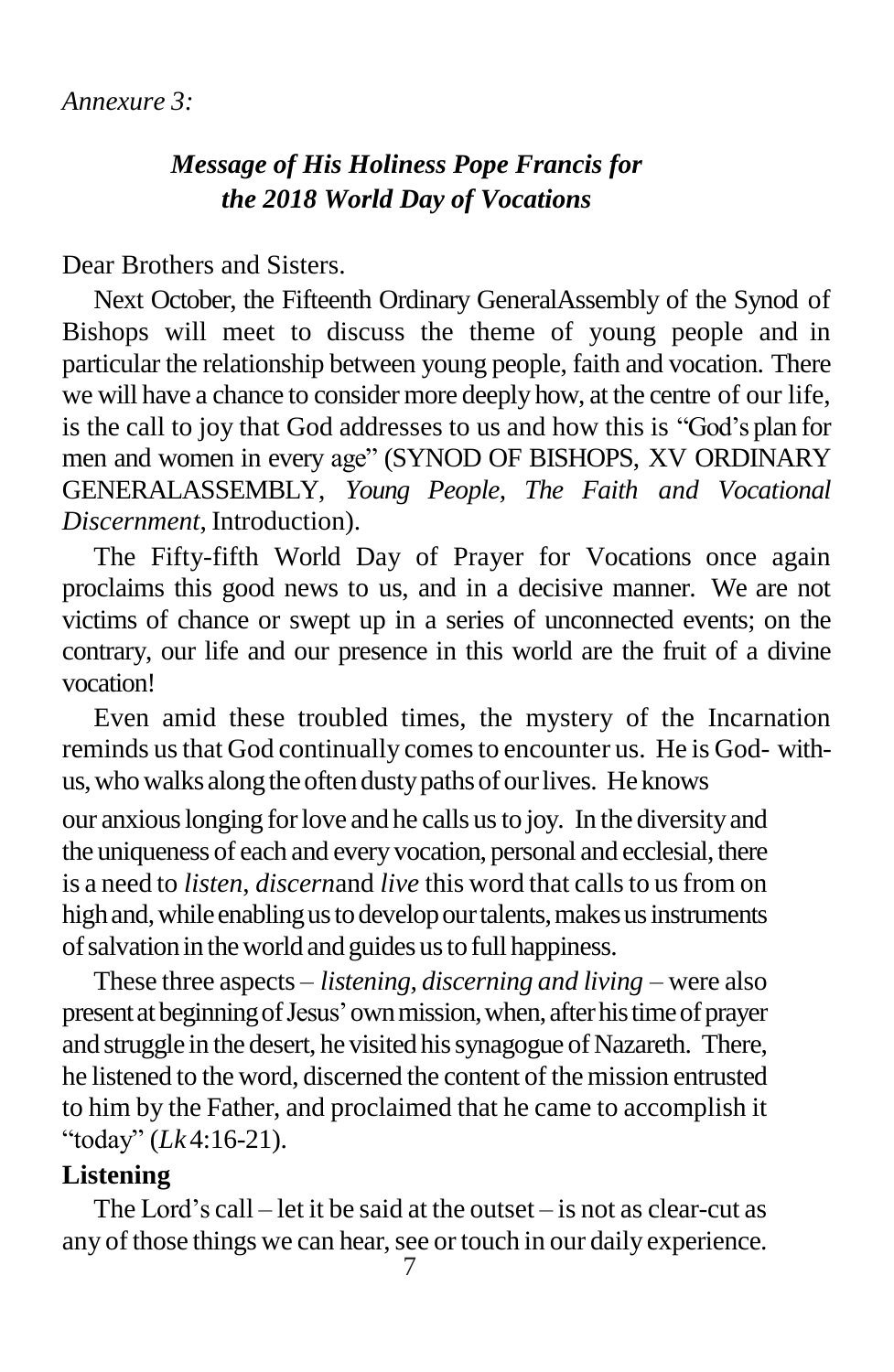God comes silently and discreetly, without imposing on our freedom. Thus it can happen that his voice is drowned out by the many worries and concerns that fill our minds and hearts.

We need, then, to learn how to listen carefully to his word and the story of his life, but also to be attentive to the details of our own daily lives, in order to learn how to view things with the eyes of faith, and to keep ourselves open to the surprises of the Spirit.

We will never discover the special, personal calling that God has in mind for usif we remain enclosed in ourselves, in our usual way of doing things, in the apathy of those who fritter away their lives in their own little world. Wewould lose the chance to dream big and to play our part in the unique and original story that God wants to write with us.

Jesustoo, was called and sent. That is why he needed to recollect himself in silence. He listened to and read the word in the synagogue, and with the light and strength of the Holy Spirit he revealed itsfull meaning, with reference to his own person and the history of the people ofIsrael.

Nowadays listening is becoming more and more difficult, immersed as we are in a society full of noise, overstimulated and bombarded by information. The outer noise that sometimes prevails in our cities and

our neighbourhoods is often accompanied by our interior dispersion and confusion. This prevents us from pausing and enjoying the taste of contemplation, reflecting serenely on the events of our lives, going about our work with confidence in God's loving plan, and making a fruitful discernment.

Yet, as we know, the kingdom of God comes quietly and unobtrusively (cf. *Lk* 17:21), and we can only gather its seeds when, like the prophet Elijah, we enter into the depths of our soul and are open to the imperceptible whisper of the divine breeze (cf. *1 Kg* 19:11-13).

## **Discerning**

When Jesus, in the synagogue of Nazareth, reads the passage of the prophet Isaiah, he discerns the content of the mission for which he was sent, and presents it to those who awaited the Messiah: "The Spirit of the Lord is upon me, because he has anointed me to bring good news to the poor. He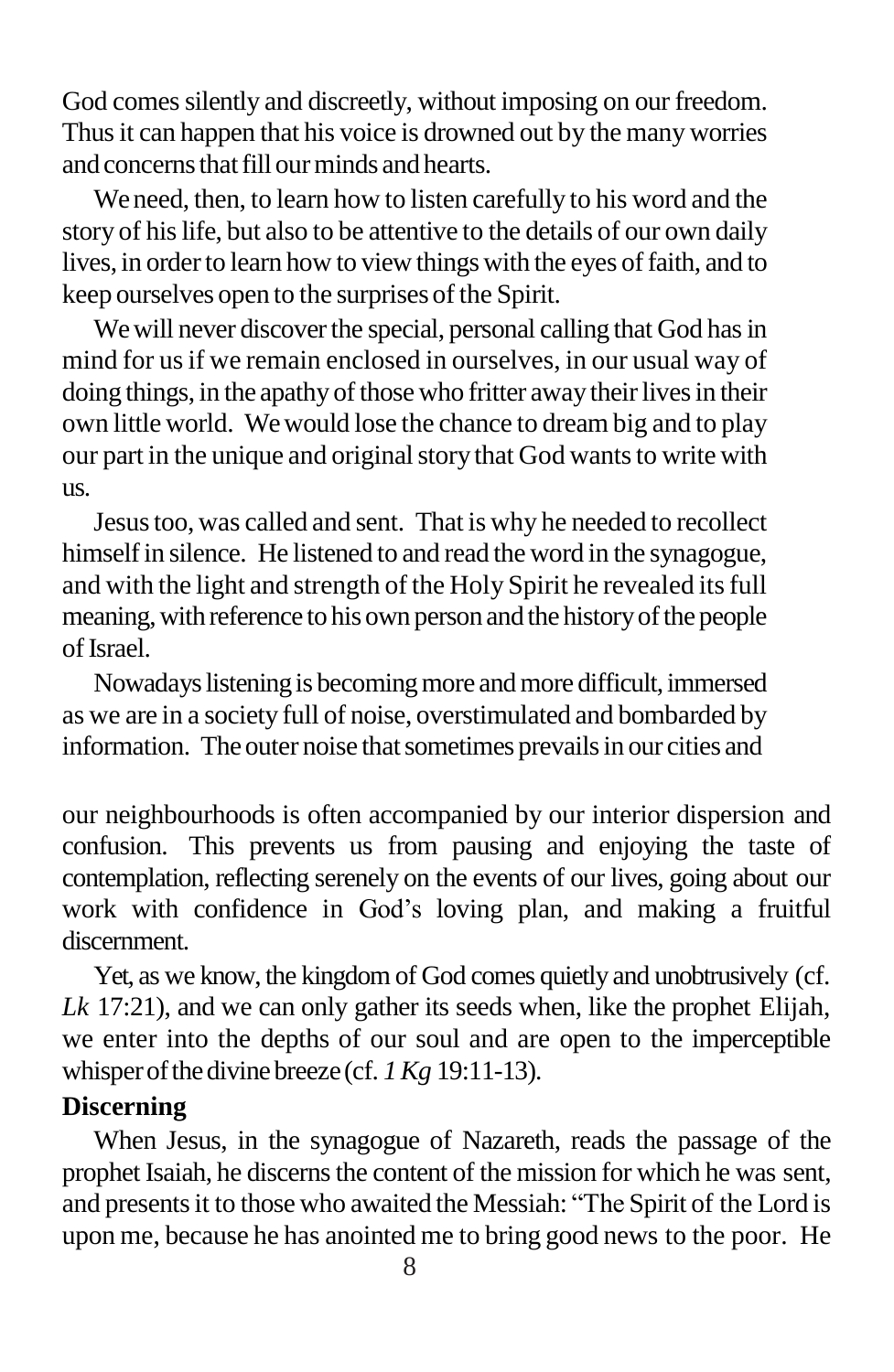has sent me to proclaim release to the captives and recovery of sight to the blind, to let the oppressed go free, to proclaim the year of the Lord's favour(*Lk* 4:18-19).

In the same way, each of us can discover his or her own vocation only through spiritual discernment. This is "a process by which a person makes fundamental choices, in dialogue with the Lord and listening to the voice of the Spirit, starting with the choice of one's state in life" (SYNOD OF BISHOPS, XV ORDINARY GENERAL

ASSEMBLY, *Youth, Faith and Vocational Discernment*, II, 2).

Thus we come to discover that Christian vocation always has a prophetic dimension. The Scriptures tell us that the prophets were sent to the people in situations of great material insecurity and of spiritual and moral crisis, in order to address in God's name a message of conversion, hope and consolation. Like a whirlwind, the prophet unsettles the false tranquility of consciences that have forgotten the word of the Lord. He discerns events in the light of God's promise and enables people to glimpse the signs of dawn amid the dark shadows of history.

Today too, we have great need of discernment and of prophecy. We have to resist the temptations of ideology and negativity, and to discover, in our relationship with the Lord, the places, the means and situationsthrough which he calls us. EveryChristian ought to grow in theabilityto "readwithin"hisor herlife, andtounderstand *where* and *to what* he or she is being called by the Lord, in order to carry on his mission.

## **Living**

Lastly, Jesus announces the newness of the present hour, which will enthuse many and harden the heart of others. The fullness of time has come, and he is the Messiah proclaimed by Isaiah and anointed to liberate prisoners, to restore sight to the blind and to proclaim the merciful love of God to every creature. Indeed, Jesus says that "today this Scripturehasbeenfulfilledin yourhearing"(*Lk* 4:21).

The joy of the Gospel, which makes us open to encountering God and our brothers and sisters, does not abide our slowness and our sloth. It will not fill our hearts if we keep standing by the window with the excuse of waiting for the right time, without accepting this very day the risk of making a decision. Vocation is today! The Christian mission is